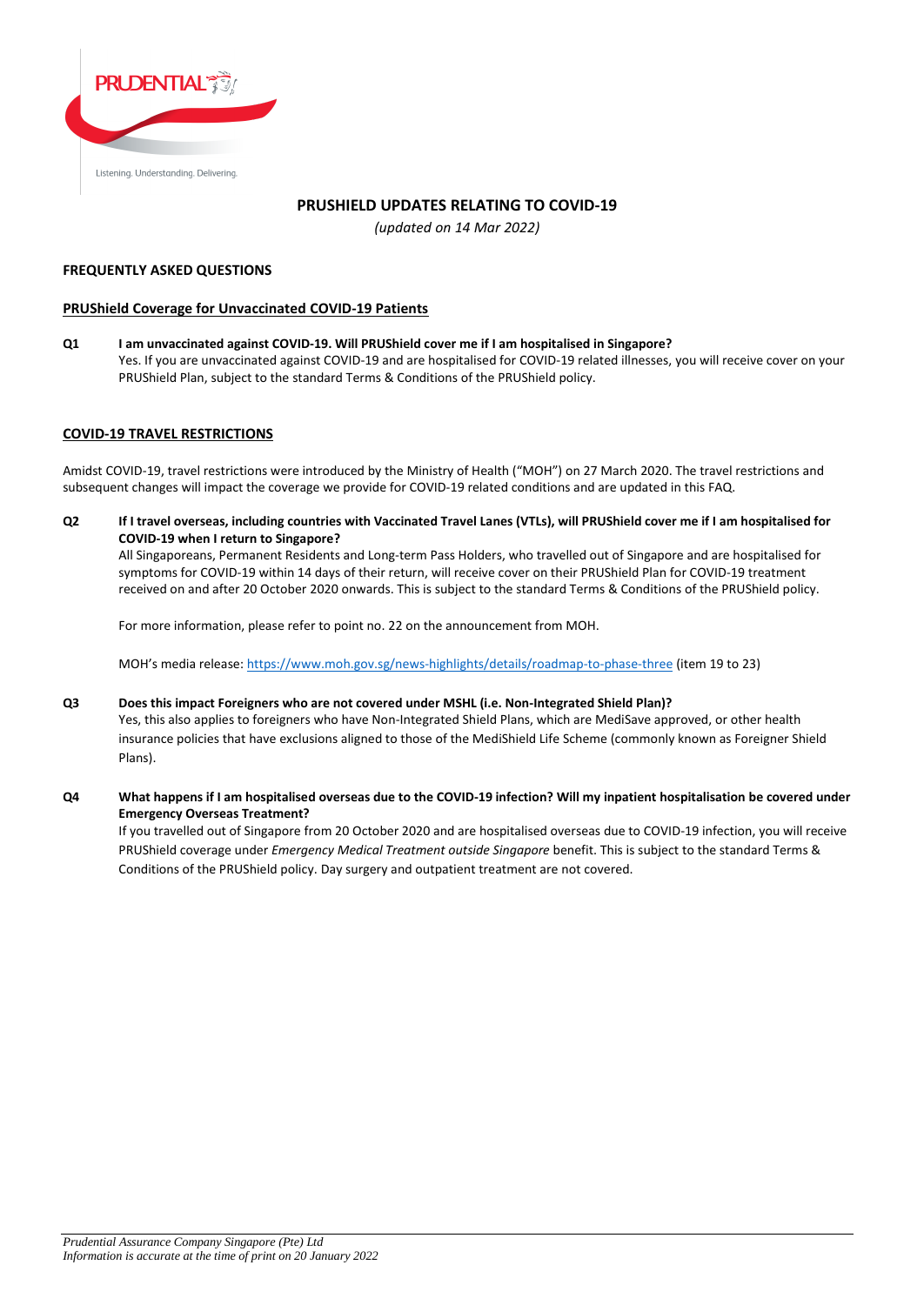

# **COVID-19 IMPACT ON OUTPATIENT TELEMEDICINE CLAIM AND DAILY HOSPITAL INCENTIVE BENEFIT**

*(updated on 14 Mar 2022)*

### **Q5 How will my PRUShield benefits be impacted with effect from 5 May 2020?**

With the latest media release announcements from the Life Insurance Association of Singapore ("LIA") on 5 May 2020, PRUShield will extend coverage for outpatient telemedicine consultation under the pre-hospitalisation and post-hospitalisation benefit to provide additional support to our policyholders amid the COVID-19 pandemic and Singapore's circuit breaker measures. This is subject to the standard Terms and Conditions of the benefit.

In addition, the PRUExtra's Daily Hospital Incentive^ benefit will be extended to Life Assured who are diagnosed with COVID-19 and were admitted to Community Care Facility (CCF) or Community Recovery Facility (CRF) for up to 14 days after being transferred from a hospital, subject to the standard Terms and Conditions of the benefit.

^Only available under PRUExtra Premier, PRUExtra Premier Saver, PRUExtra Premier Lite, PRUExtra Plus and PRUExtra Plus Lite.

(LIA's media release: [https://www.lia.org.sg/media/2550/200505\\_lia-gia-release\\_extend-daily-hospital-cash-benefit-cover.pdf\)](https://www.lia.org.sg/media/2550/200505_lia-gia-release_extend-daily-hospital-cash-benefit-cover.pdf)

### **Q6 When will this be effective?**

This will be effective from 5 May 2020 (date inclusive).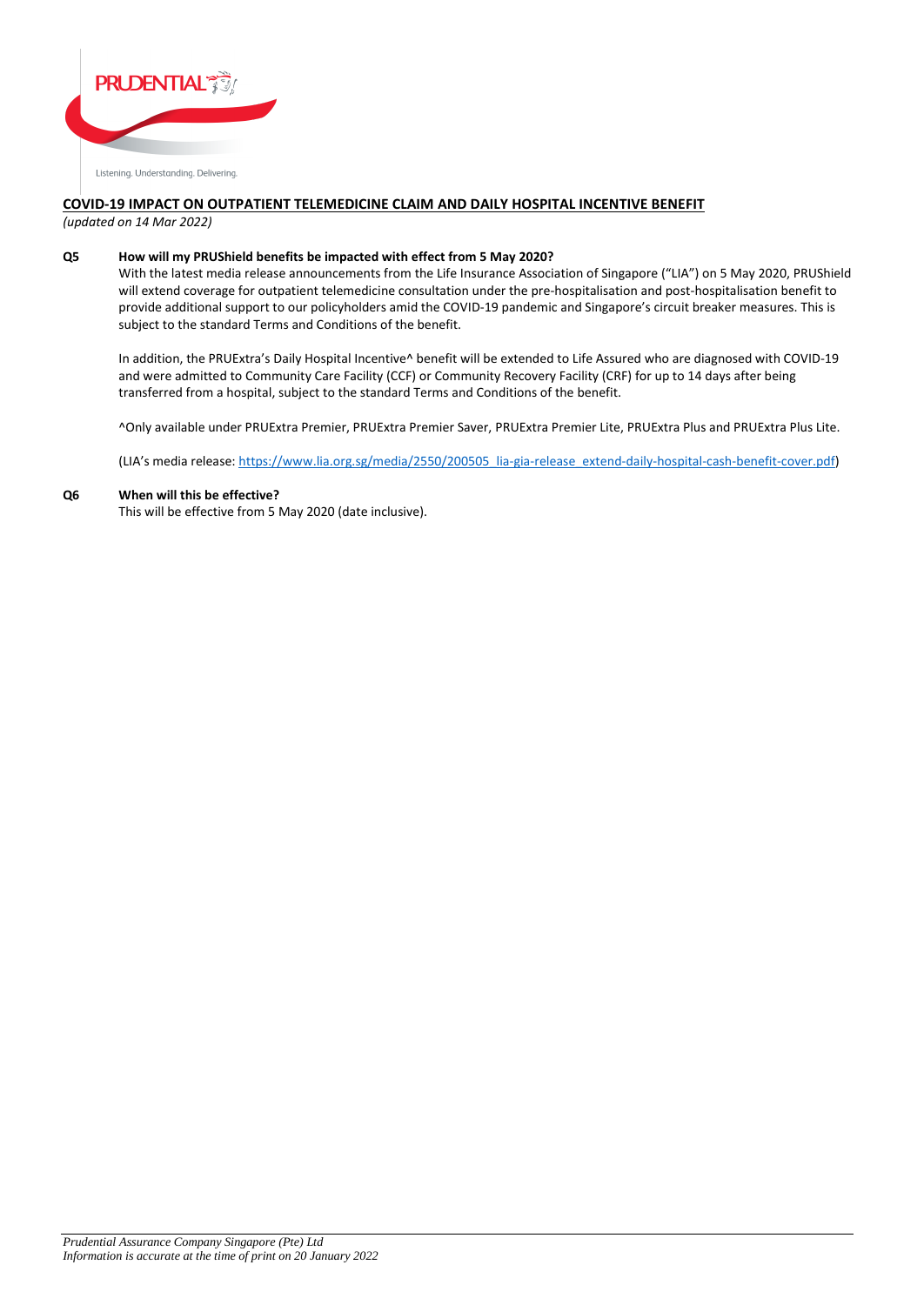

# **OUTPATIENT TELEMEDICINE CLAIM**

### **Q7 When will my outpatient telemedicine claim be admissible?**

The outpatient telemedicine claim will only be admissible under the pre-hospitalisation and/or post-hospitalisation benefit if the main claim is payable under the PRUShield plan, subject to the standard Terms and Conditions of the benefits.

Please refer to Q9 under this section for more information on the approved telemedicine providers covered by the PRUShield plan.

### **Q8 Do I need to be a COVID-19 patient to make a telemedicine claim?**

No. All policyholders diagnosed with a covered condition under the policy can make an eligible outpatient telemedicine claim under the pre-hospitalisation and/or post-hospitalisation benefit. This is subject to the standard Terms and Conditions of the benefit.

Please refer to Q9 for more information on the approved telemedicine providers covered by the PRUShield plan.

### **Q9 Which telemedicine provider is covered under PRUShield?**

PRUShield will only reimburse outpatient telemedicine claims from telemedicine providers that are approved by the MOH Regulatory Sandbox (i.e. MyDoc, SATA, etc.) and restructured hospitals.

Please visit [https://www.moh.gov.sg/home/our-healthcare-system/licensing-experimentation-and-adaptation-programme-](https://www.moh.gov.sg/home/our-healthcare-system/licensing-experimentation-and-adaptation-programme-(leap)---a-moh-regulatory-sandbox) [\(leap\)---a-moh-regulatory-sandbox](https://www.moh.gov.sg/home/our-healthcare-system/licensing-experimentation-and-adaptation-programme-(leap)---a-moh-regulatory-sandbox) for the full list of active sandbox providers.

# **Q10 Will the delivery/courier fees of medication be covered under PRUShield?**

No. PRUShield will not cover for the delivery or courier fees of medication.

### **Q11 How do I make a telemedicine claim?**

Please submit the following documents:

- Pre/Post Claim Form
- Invoice and proof of payment for telemedicine

Please note that the claim will be subject to the standard Terms and Conditions of the benefit. We reserve our rights to request further information for claim assessment purposes if deemed necessary.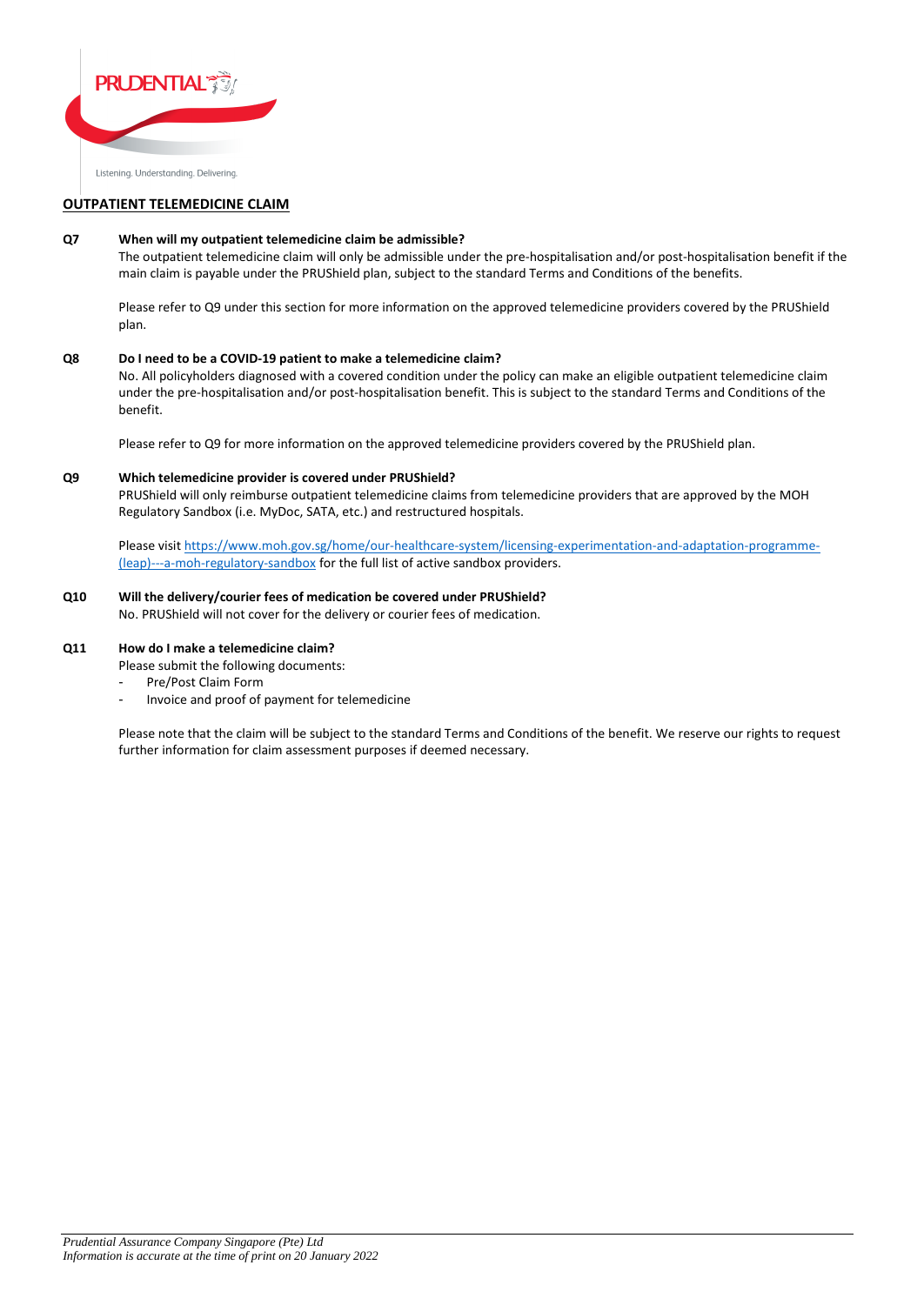

# **DAILY HOSPITAL INCENTIVE CLAIM**

### **Q12 Will Daily Hospital Incentive be payable to confirmed COVID-19 patients?**

Yes, Daily Hospital Incentive will be payable if you are a confirmed COVID-19 patient, subject to the standard Terms and Conditions of the benefit.

However, it will not be payable if the Life Assured travelled out of Singapore on or after 27 March 2020, disregarding prevailing travel advisories issued by MOH, including if they are admitted for suspected COVID-19 and have onset of symptoms within 14 days of returning to Singapore. This is unless you had travelled under MOH permitted travel arrangements OR received COVID-19 treatment on and after 20 October 2020).

**Q13 Will Daily Hospital Incentive continue to be payable if I am a confirmed COVID-19 patient and I am being transferred to a Community Care Facility (CCF) or Community Recovery Facility (CMF) from a hospital?** Yes, Daily Hospital Incentive will continue to be payable for your stay in a CCF or CRF, up to 14 days after you are transferred from a hospital, subject to the standard Terms and Conditions of the benefit.

**Q14 Will I be able to claim the Daily Hospital Incentive if I am a not confirmed COVID-19 patient?** If you are not a confirmed COVID-19 patient and you are hospitalised due to other medical conditions, the Daily Hospital Incentive continues to be payable. This is subject to the standard Terms and Conditions of the benefit.

- **Q15 How do I make the Daily Hospital Incentive claim if I am admitted to a CCF or CRF?**
	- Please submit the following documents:
	- PruExtra Claim form
	- Hospital Discharge Summary
	- Quarantine Order
	- Revocable Order

Please note that the claim will be subject to the standard Terms and Conditions of the benefit. We reserve our rights to request further information for claim assessment purposes if deemed necessary.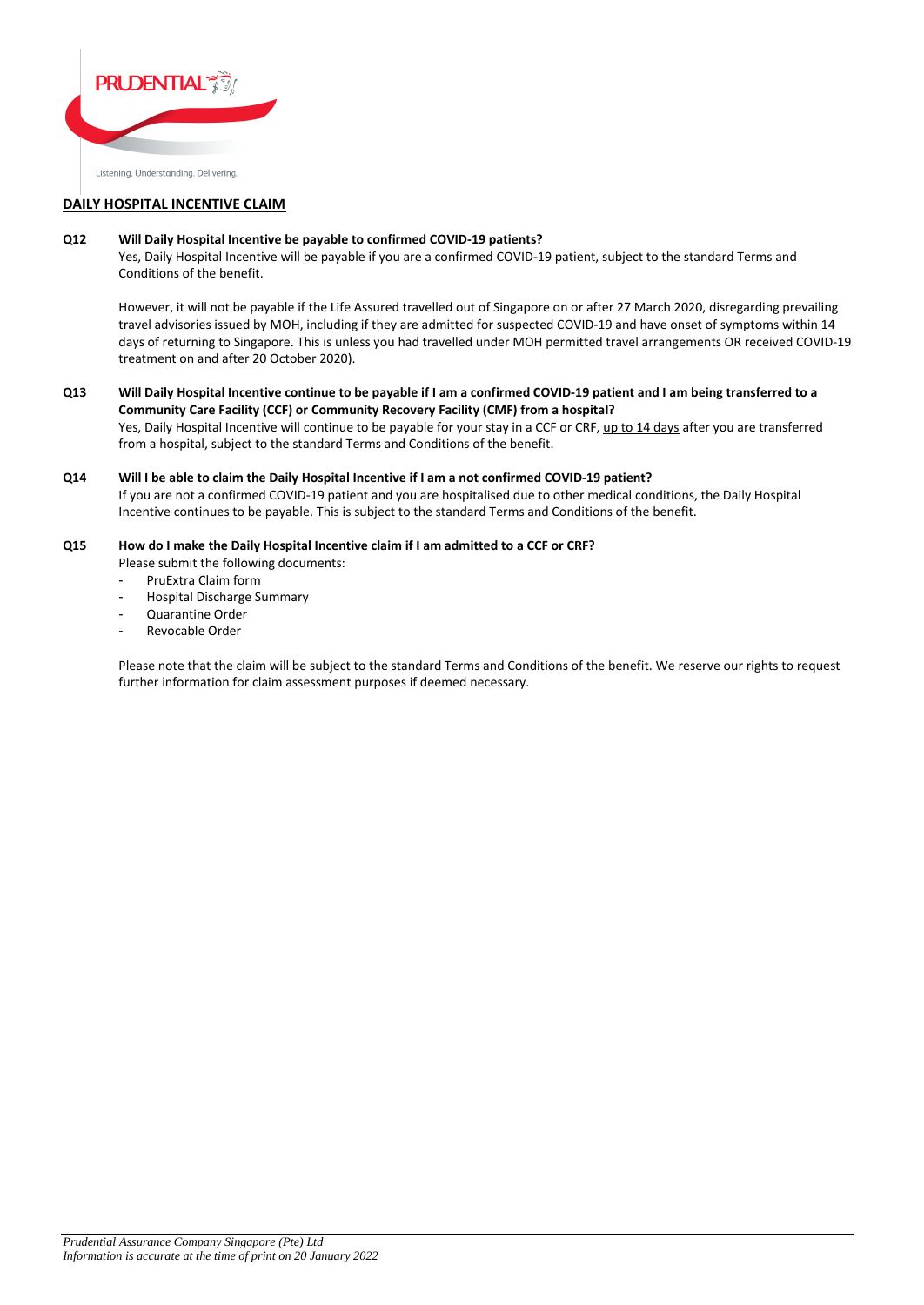

# **COVID-19 VACCINATIONS IMPACT ON PRUSHIELD POLICIES**

*(updated on 20 Jan 2022)*

### **Q1 Will my PRUShield plan cover adverse effects from COVID-19 vaccinations?**

Yes, we will provide coverage to Life Assured who are hospitalised due to adverse effects (such as a severe allergic reaction) from the COVID-19 vaccinations\*. There will be no change in premiums, and coverage is subject to the standard Terms and Conditions of their PRUShield plan.

\* The COVID-19 vaccination needs to be authorised by the Singapore Health Sciences Authority or under the Special Access Route and must be administered on the recommendation of a medical practitioner duly licensed by the Singapore Medical Council.

Please note that outpatient treatment due to adverse effects from COVID-19 vaccinations will not be covered.

### **Q2 When will this be effective?**

From 13 January 2021 (date inclusive), PRUShield plans will cover adverse effects from COVID-19 vaccinations. From 17 June 2021, PRUShield plans will also cover adverse effects from COVID-19 vaccines administered under the Special Access Route.

### **Q3 When will the coverage end?**

There is currently no deadline for COVID-19 vaccinations approved by the Singapore Health Sciences Authority. Do note that terms and conditions may be updated from time to time. Coverage will be provided for COVID-19 vaccinations under the Special Access Route till 31 December 2022.

### **Q4 How do I apply for this change?**

This change will apply automatically to all new and existing PRUShield policies. There is no further action required from you.

There will be no change in premiums to the PRUShield component of your Integrated Shield Plan with this change as well.

#### **Q5 How do I claim if I have been hospitalised due to adverse effects from COVID-19 vaccination?**

As only inpatient hospitalisation (including Short Stay Ward) due to adverse effects from COVID-19 vaccinations is claimable, all claims must be e-filed from the hospital. Please note that the claim will be subject to the standard Terms and Conditions of the benefit.

We reserve our rights to request further information for claim assessment purposes if deemed necessary.